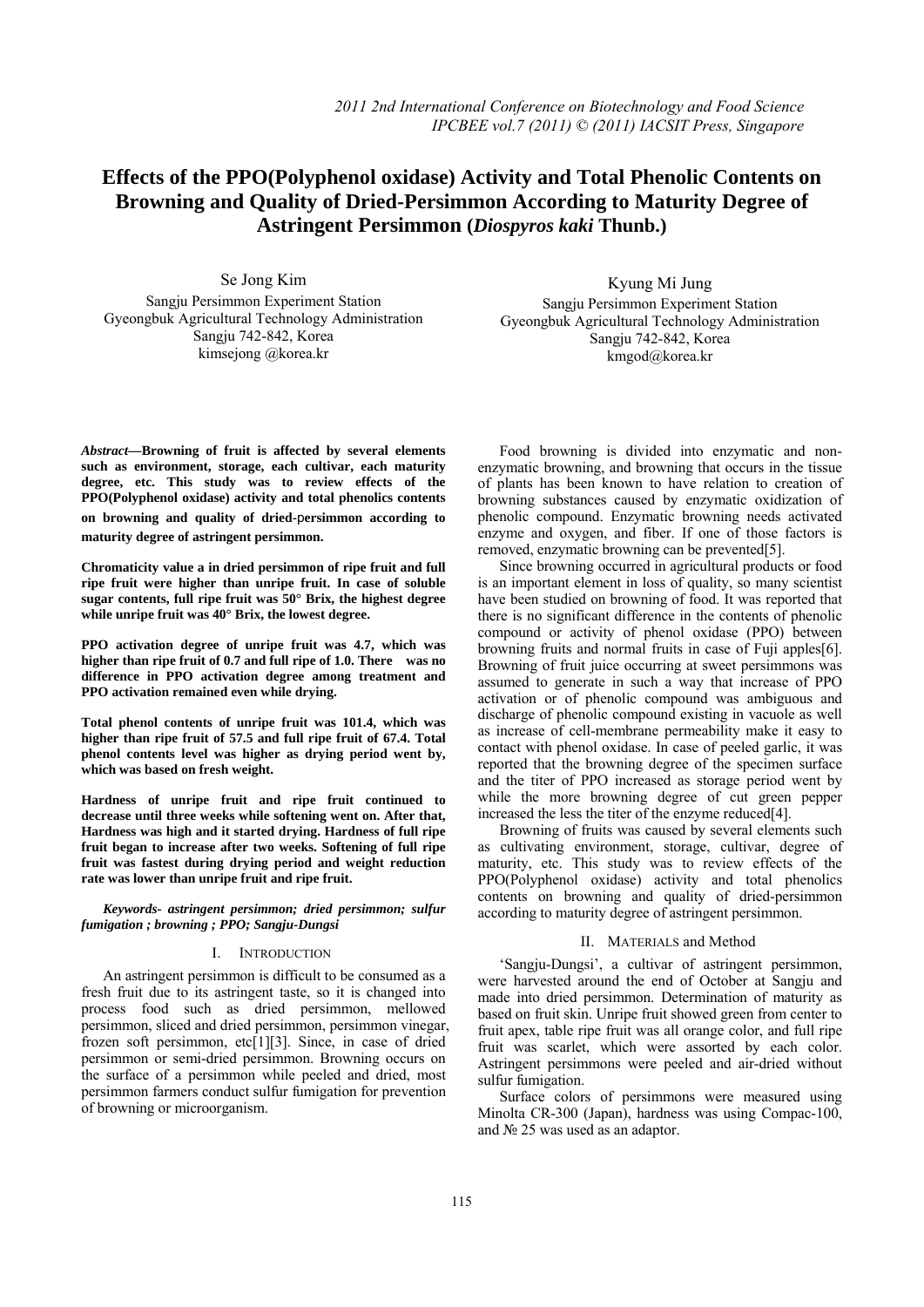PPO (Polyphenol Oxidase) was analyzed as follows; fruit flesh of 5g was frozen in liquid nitrogen and then triturated. And, sodium phosphate buffer liquid of 10ml (0.1M, pH 7.0, 0.25% Triton X-100 and 0.5g PVP) were added in and homogenized and centrifuged supernatant was used as an enzyme extract. The protein content of the enzyme extract was measured by Bradford method, and the

enzyme extract of  $200 \mu\ell$  was mixed with assay Soln (12) mM 4-Methylcatechol in Sodium Acetate buffer, 0.1M and pH 5.0) of 3 ml. Absorbance was measured in 410 nm for 3 minutes in the interval of 30 seconds at spectrophotometer  $(25^{\circ}C).$ 

Total Phenolics were analysed as follows; fruit flesh of 5 was frozen in liquid nitrogen and triturated. 1% Hcl/MeOH of 10ml was added in the frozen specimen powder of 1 g, was covered up and stored overnight in refrigerator of 4℃, and centrifuged supernatant was used as a phenol extract. 7.5% carbonate of 400  $\mu$ l, folin-ciocalteu reagent of 500  $\mu$ l and 1% Hcl/MeOH of 50  $\mu$ l were vortexed in phenol extract of 50  $\mu$ l, which was left at a room temperature for 30 minutes. Absorbance was measured at 765 nm and the content of total phenolics was indicated as mg/g fresh weight.

## III. Results AND Discussion

#### **Chromaticity value a of dried persimmons**

Value a was reduced as drying period went by in every process, and that of dried persimmons made of rather ripe fruit and full ripe fruit than unripe fruit was high to show a red persimmon skin.

Climacteric fruits such as tomato, banana, pineapple, etc, are processed with ethylene, coloring is facilitated, ethylene dissolved chlorophyll existing in fruit peel of persimmons and synthesized lycopene to create a red color[5]. In the same context, in case of ripe fruit and full ripe fruit, ethylene has a strong influence on maturity. Since fruit color changed to yellow or red according to kind and amount of carotinoid as persimmon matured, its dried persimmon surface is more red and better than unripe fruit[2].

# **Soluble solid contents of dried persimmon**

The soluble solid contents increased as drying period went by in every process, and the soluble solid contents of ripe and full ripe fruit was higher than that of unripe fruit. It was consistent with the report of that the concentration of soluble sugar occurs with evaporation of moisture to increase the soluble solid contents gradually as drying period goes by[1]. The reason of more content than unripe fruit was allegedly that unripe fruit had much starch while starch of ripe fruit was rapidly was reduced as maturity went on and content of sugar increased.

#### **PPO(polyphenoloxidase) activation**

PPO activation degree of unripe fruit was 4.7, which was higher than ripe fruit of 0.7 and full ripe of 1.0. Browning of unripe fruit was stronger than that of ripe fruit and full ripe fruit when dried persimmons were made with unripe fruit, and as a result, the effect of PPO (oxidase) on browning of dried persimmon was shown.

PPO activation degree in dried persimmon of ripe fruit increased a little but activation degree did not make a significant difference. Since PPO activation remained even while drying, PPO was regarded as quite a stable enzyme. The reason that PPO activation degree increased a little during drying period was that water evaporated and enzyme was concentrated during drying period. It is assumed that PPO activation is deactivated during drying.

#### **Total phenol contents**

Total phenol content of unripe fruit was 101.4, which was higher than ripe fruit of 57.5 and full ripe fruit of 67.4. Browning in dried persimmon of unripe fruit was stronger than that of ripe fruit and full ripe fruit. The result showed the effect of total phenol content on browning of dried persimmon according to maturity degree of astringent persimmon. Since total phenol content is the substrate of PPO enzyme, the higher the content of the substrate was the higher the activation of the enzyme was. Therefore, it is assumed that browning of unripe fruit was stronger than that of ripe fruit and full ripe fruit.

Total phenol contents was higher as drying period went by, which was based on flesh-weight. Phenol was concentrated as drying went on to show its higher content. However, it was hard to regard it increased because cells died and then total phenol could not generate.

# **Hardness of dried persimmon**

Hardness of dried persimmon decreased during its softening period in every treatment. Since moisture continued to evaporate and then hardness increased. Hardness of full ripe fruit was lower than that of unripe fruit and ripe fruit. Protopectin changed into soluble pectin by maturity and then pectic acid decreased. Consequently, some of cell walls were melted to make fruit flesh soft. Softening speed while drying became fast when dried persimmons were made of full ripe fruit.

#### **Reduction rate in weight**

The reduction rate in weight of unripe fruit was higher than that of ripe fruit and full ripe fruit. It is because free water of ripe fruit and full ripe fruit was less than that of unripe fruit. So these make it easy that moisture evaporated well in unripe fruit.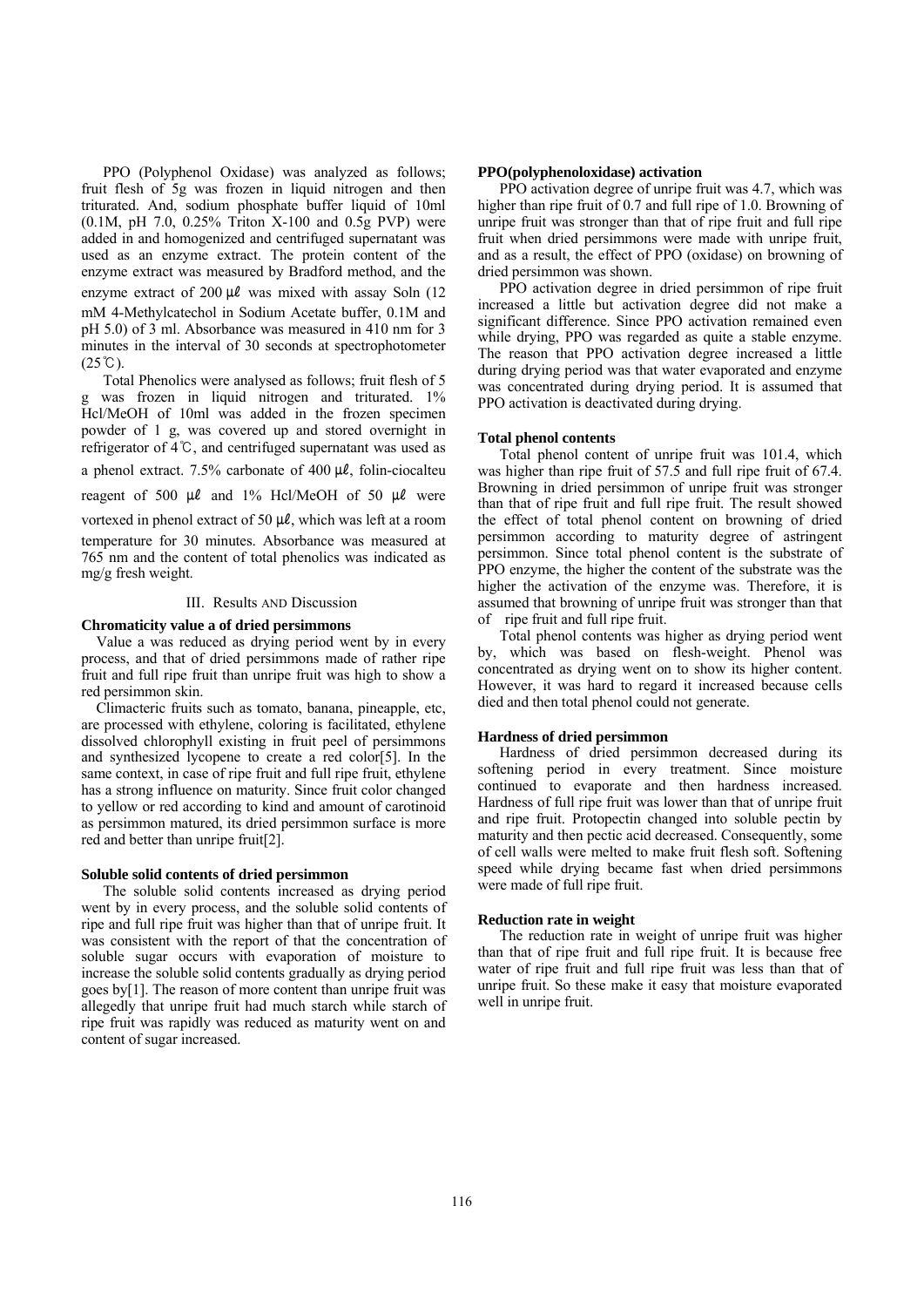#### **REFERENCES**

- [1] Y.B. Kim, J.S. Lee, and B.S. Lim, Actual Survey of Astringent Persimmon on Storage, Processing and Using, National institute of horticultual&herbal science, 1995, pp. 15-31.
- [2] J.H. Kim, J.C. Kim, and G.C. Ko, Orchard horticulture outline, Hyangmoonsa, 1986, pp. 220 -229.
- [3] The Ministry of Agriculture and Fishries. Statistical Year Book, 2002, pp. 106 – 107.





Unripe Ripe Full Ripe Fig. 1. The chromaticity value a according to maturity degree of astringent persimmon.



Fig. 2. Soluble solid contents of dried persimmon by each maturity degree of astringent persimmon

TABLE 1. PPO ACTIVATION BY EACH MATURITY DEGREE OF ASTRINGENT PERSIMMON

| <b>Maturity Degree</b> | <b>PPO Activation Degree (A410/min/mg protein)</b> |  |  |  |  |
|------------------------|----------------------------------------------------|--|--|--|--|
| <b>Unripe</b>          | 47                                                 |  |  |  |  |
| <b>Ripe</b>            | 0.7                                                |  |  |  |  |
| <b>Full Ripe</b>       | 1.0                                                |  |  |  |  |

- [4] W.P. Park, S.H. Cho, and D.S. Lee, "Screening of Antibrowning Agents for Minimally Processed Vegetables", KOREAN J. FOOD SCI. TECHNOL. Vol. 30, 1998, pp. 278 – 282.
- [5] Park. S.J and C.C. Kim, "Influence of ethylene generator on fruit color in 'cheongdobansi' Persimmon(Diospyros Kaki)", J. Kor. Soc. Hort. Sci. Vol. 43, 2002, pp.725 - 727.
- [6] S.J. Choi, "The Effect of Ethylene on the Fruit Flesh Browning in Fuyu Persimmon", KOREAN J. POST-HARVEST SCI, Vol. 4, 1997, pp. 39 – 44.



Fig. 3. PPO activation degree in dried persimmon of ripe fruit.



| <b>Maturity Degree</b> | Total Phenol Content (mg/g fresh wt) |  |  |  |
|------------------------|--------------------------------------|--|--|--|
| Unripe                 | 101.4                                |  |  |  |
| Ripe                   | 57.5                                 |  |  |  |
| <b>Full Ripe</b>       | 674                                  |  |  |  |



Fig. 4. Total phenol content in dried persimmon of ripe fruit.

TABLE 3. HARDNESS BY EACH MATURITY DEGREE OF ASTRINGENT PERSIMMON

(Unit: cm²)

| Days of Drying<br><b>Maturity Degree</b> | 0      | 1     | $\overline{2}$ | 3     | 4     | 5     |
|------------------------------------------|--------|-------|----------------|-------|-------|-------|
| <b>Unripe</b>                            | 2949.7 | 497.4 | 194.7          | 178.4 | 236.4 | 318.1 |
| <b>Ripe</b>                              | 2597.8 | 342.2 | 235.9          | 208.1 | 243.7 | 356.8 |
| <b>Full Ripe</b>                         | 1546.4 | 255.4 | 104.4          | 210.2 | 315.1 | 396.3 |